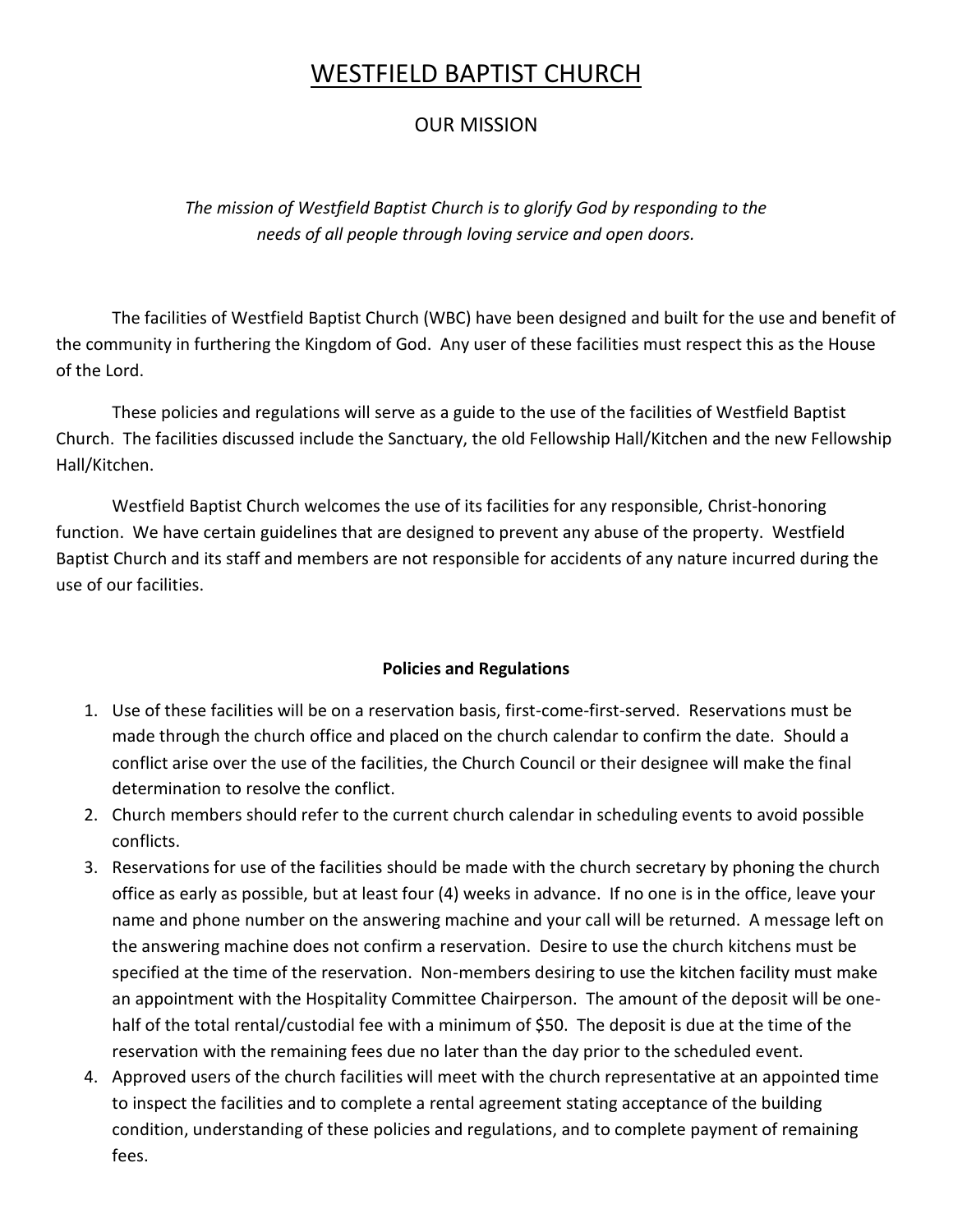- 5. Notice of cancellation should be communicated to the church office as soon as possible, but at least 48 hours in advance, to avoid forfeiture of the deposit.
- 6. WBC reserves the right to deny use of its facilities to any group at any time.
- 7. Potential users may inspect the facilities of WBC by appointment only.
- 8. No facility fee shall be charged to church members, organizations sponsored by the church or those organizations providing a ministry or service to the community (i.e. Scout groups, Habitat for Humanity, etc.). Organizations using the facility should be non-profit or cultural groups whose aims, programs and intended use are not contrary to the ideals or purpose of Westfield Baptist Church. The use of the facilities shall not be allowed for profit-making or by commercial groups or individuals, unless such groups or individuals are part of a church-sponsored program, or unless such use is approved by the Church Council or their designee.
- 9. Members will be responsible for custodial fees when using the church facilities for non-church related activities. A fee schedule is available in the church office. The fee will be refunded if the church is found to have been returned to its original state.
- 10. Facility and custodial fees shall be charged to other approved groups or individuals. A fee schedule is available in the church office. Any conflict with regard to fees or fee exemption shall be resolved by the Church Council or their designee.
- 11. Any user (member or non-member) of the facilities of WBC will be held responsible for damages to the building, contents, for missing equipment or supplies and for losses incurred due to the negligence of the user (i.e. theft resulting from failure to lock building after use). WBC shall return the building and contents to its prior normal state and bill the responsible user.
- 12. Members may borrow rectangular tables and folding chairs only. No other furnishings are to be removed from the church.
- 13. Room capacities as determined by the Fire Marshall will not be exceeded.
- 14. WBC will not be held responsible for lost or stolen property.
- 15. No alcoholic beverages or controlled substances will be allowed on the premises.
- 16. No firearms, weapons or explosives will be allowed on the premises.
- 17. No smoking will be allowed in the church facilities.
- 18. No open flames are allowed unless using a fixed globe on a rigid stand (no walking or standing with candles) and after obtaining a permit from the Fire Marshall.
- 19. No fixed structures and decorations are allowed in the facilities. All structures and decorations must be temporary and free-standing on the floor without bolts, nails, tape, etc. affixing them to any part of the structure (including carpet, pews, columns, etc.).
- 20. No sawing, painting, nailing, drilling, construction, etc. is allowed inside any facility. This is not to prohibit the bolting of one pre-drilled support member to another or the assembly of handcrafts, props, quilting, etc.
- 21. Sound equipment, if provided by the church, shall be operated only by a member of the Audio-Visual Committee, or someone approved by them.
- 22. No cords, cables, ropes, etc. are allowed to run across the floor in front of the exit doors. (Taping down cords is not allowed.)
- 23. No electrical wiring (temporary or permanent) is allowed without permissions of the Building and Grounds Committee. The installation must be by a licensed electrician. The electrician must also obtain a proper permit. (This is not intended to prohibit the use of UL-approved extension cords connected to existing outlets and routed properly.)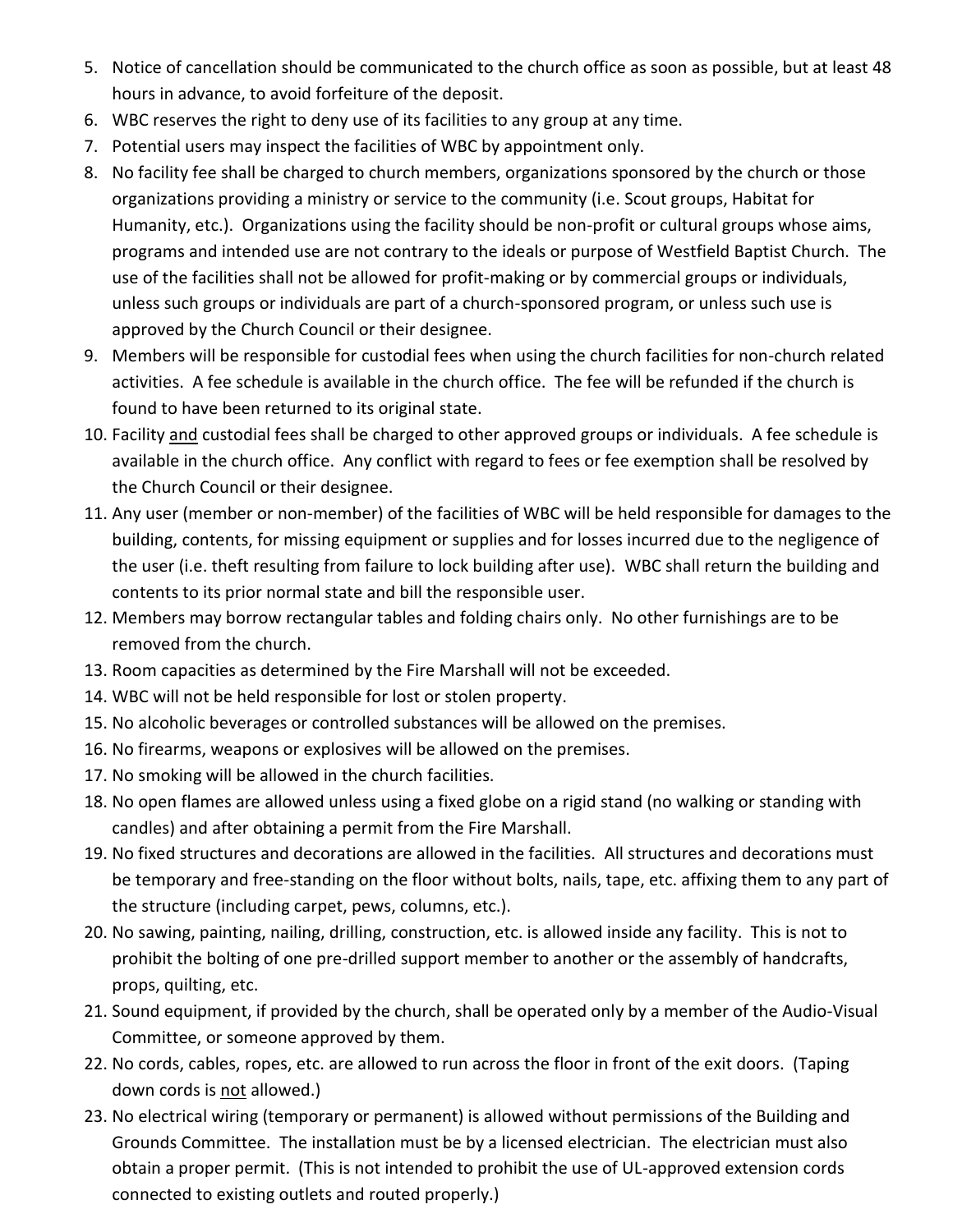- 24. Any supplemental lighting or sound equipment must comply with these regulations.
- 25. Although it is the desire of the church to allow freedom of the use of facilities, the prospect of theft and vandalism force securing certain areas of the church. Any access must be pre-arranged through the church office to allow for unlocking and alarm shut down.
- 26. If you need assistance in compliance, please contact any member of the church staff or the Building and Grounds Committee.
- 27. Users of WBC facilities are responsible for setup of the rooms as needed. All tables, chairs and other equipment are to be replaced and the building left exactly as it was found. Users will be limited to the areas rented. Users will be responsible to supply all necessary paper products and linens for nonchurch related activities.
- 28. The facilities are to be left clean with all loose trash picked up and removed from the building. Doors are to be locked, lights turned off. No food is to be left in the refrigerators and freezers. A checklist of cleaning/closing procedures is posted in the facility's kitchens. WBC reserves the right to withhold deposits and levy additional custodial fees to users failing to return the facility to its original state.
- 29. Any circumstances arising in regard to the use of the facilities of WBC not covered by these policies and regulations shall be clarified and resolved by the Church Council or their designee.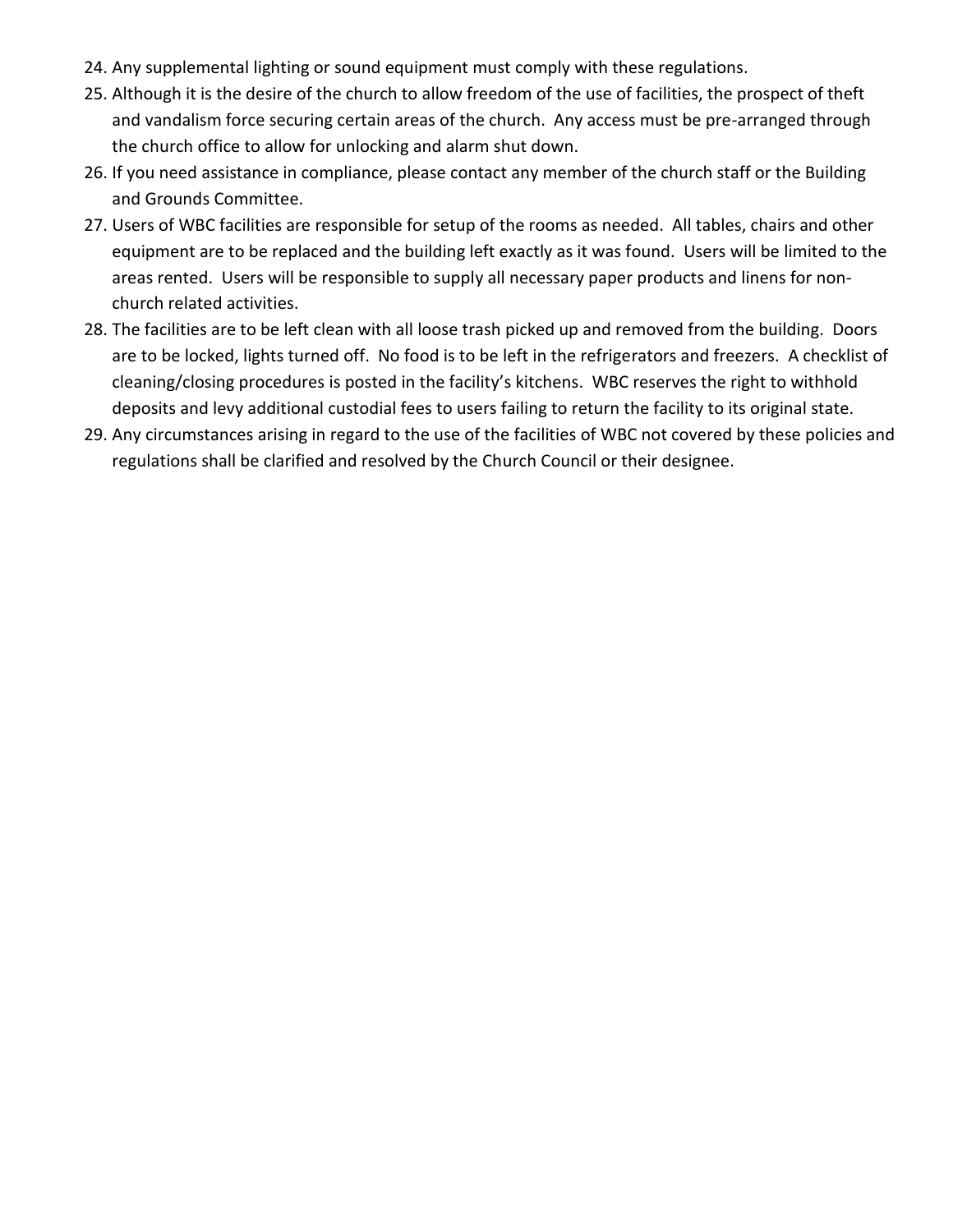# WESTFIELD BAPTIST CHURCH

## FEE SCHEDULE FOR USE OF OUR FACILITIES

| <b>AREA</b>                 | <b>DEPOSIT</b> | <b>RENTAL</b> | <b>CUSTODIAL</b> | TOTAL |
|-----------------------------|----------------|---------------|------------------|-------|
| New Fellowship Hall/Kitchen | \$150          | \$200         | \$100            | \$450 |
| Sanctuary                   | \$75           | \$100         | \$50             | \$225 |
| Old Fellowship Hall/Kitchen | \$50           | \$50          | \$25             | \$125 |